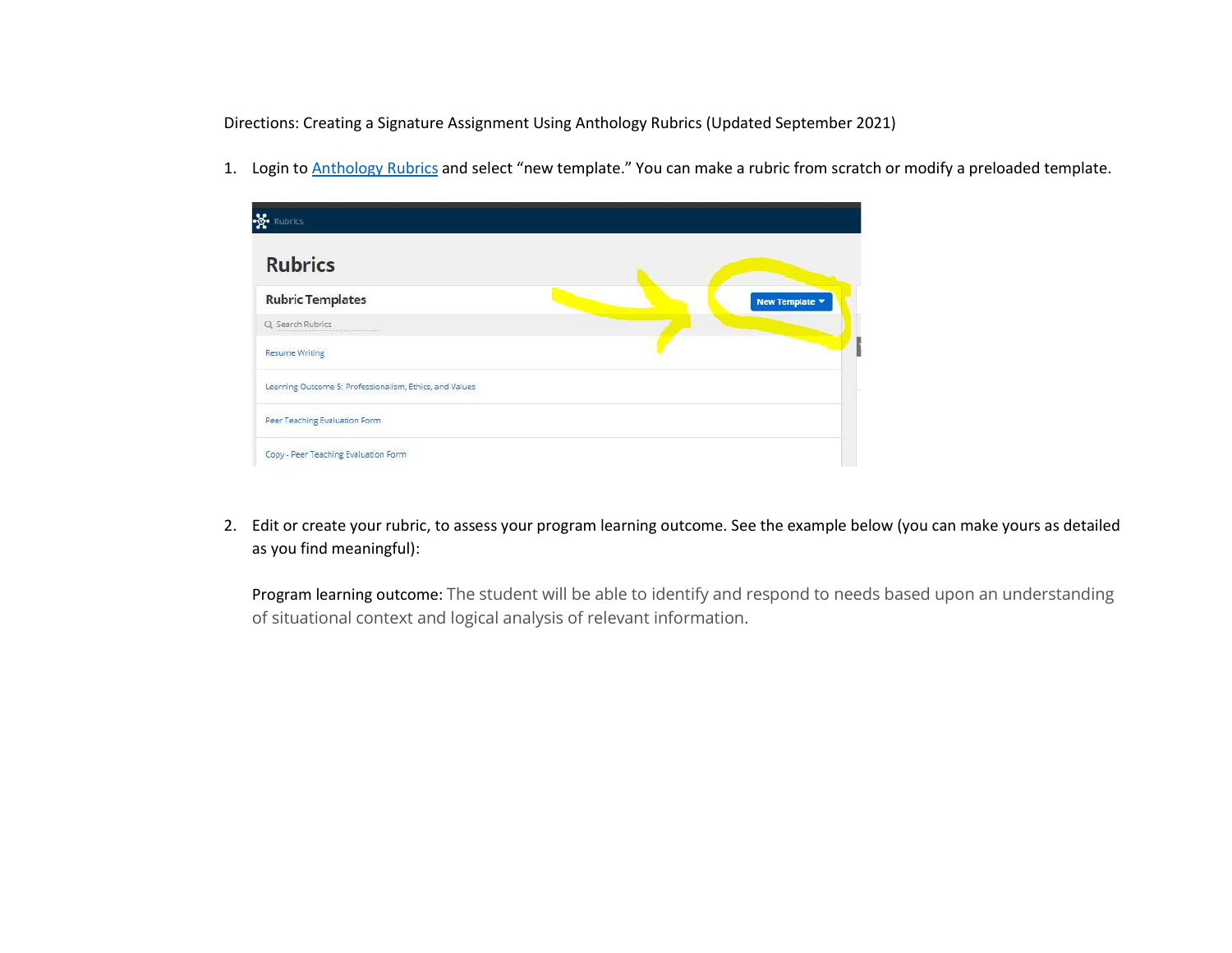|                                                               |            | Not Met                                                                                                   |                | Met                                                                                                      |      | Exceeded                                                                                  |
|---------------------------------------------------------------|------------|-----------------------------------------------------------------------------------------------------------|----------------|----------------------------------------------------------------------------------------------------------|------|-------------------------------------------------------------------------------------------|
|                                                               |            | Achievement Description                                                                                   |                | Achievement Description                                                                                  |      | Achievement Description                                                                   |
| <b>Total Rubric Value</b><br>100 / 100 points                 |            | ACHIEVEMENT VALUE                                                                                         | 0%             | ACHIEVEMENT VALUE                                                                                        | 33 % | ACHIEVEMENT VALUE                                                                         |
|                                                               |            | 188                                                                                                       |                | $\cdots$                                                                                                 |      | $\cdots$                                                                                  |
| Student demonstrates an awareness of situational context      |            | The need identified, and/or the response, lacks situational context.                                      |                | Both the identified need and response is appropriately framed within appropriate situational context.    |      | The student exceeded my expectations for demonstrating awareness of situational context,. |
| Dimension Description                                         |            |                                                                                                           |                |                                                                                                          |      |                                                                                           |
| DIMENSION VALUE:                                              |            |                                                                                                           |                |                                                                                                          |      |                                                                                           |
|                                                               | 25/100 pts |                                                                                                           | 0 <sub>p</sub> | 8.25 pts                                                                                                 |      |                                                                                           |
| Student demonstrates logical analysis of relevant information |            | The student did not demonstrate logical analysis of relevant information, or student focused analysis on  |                | The student demonstrated logical analysis of relevant information when identifying and resolving a need. |      | The student exceed my expectations for logical analysis of relevant information.          |
| Dimention Deccription                                         |            | irrelevant information.                                                                                   |                |                                                                                                          |      |                                                                                           |
| DIMENSION VALUE:                                              |            |                                                                                                           |                |                                                                                                          |      |                                                                                           |
|                                                               | 25/100 pts |                                                                                                           | 0 pts          | 8.25 pts                                                                                                 |      |                                                                                           |
| Student identifies a need                                     |            | The student failed to identify a need                                                                     |                | The student identified a need.                                                                           |      | The student's identified need was in some way exceptional,                                |
| Dimension Description                                         |            |                                                                                                           |                |                                                                                                          |      |                                                                                           |
| DIMENSION VALUE:                                              |            |                                                                                                           |                |                                                                                                          |      |                                                                                           |
|                                                               | 25/100 pts |                                                                                                           | 0 pts          | 8.25 pts                                                                                                 |      |                                                                                           |
| Student appropriately responds to a need                      |            | The student did not respond to a need, or did not respond to the same need identified in this assignment. |                | The student responded to the need identified.                                                            |      | The student's response was in some way exceptional.                                       |
| Dimension Description                                         |            |                                                                                                           |                |                                                                                                          |      |                                                                                           |
| DIMENSION VALUE:                                              |            |                                                                                                           |                |                                                                                                          |      |                                                                                           |
|                                                               | 25/100 pts |                                                                                                           | 0 ots          | 8.25 pts                                                                                                 |      |                                                                                           |

Note: You can adjust the setting by clicking on "rubric settings" as circled above. You can adjust the total points for the Rubric.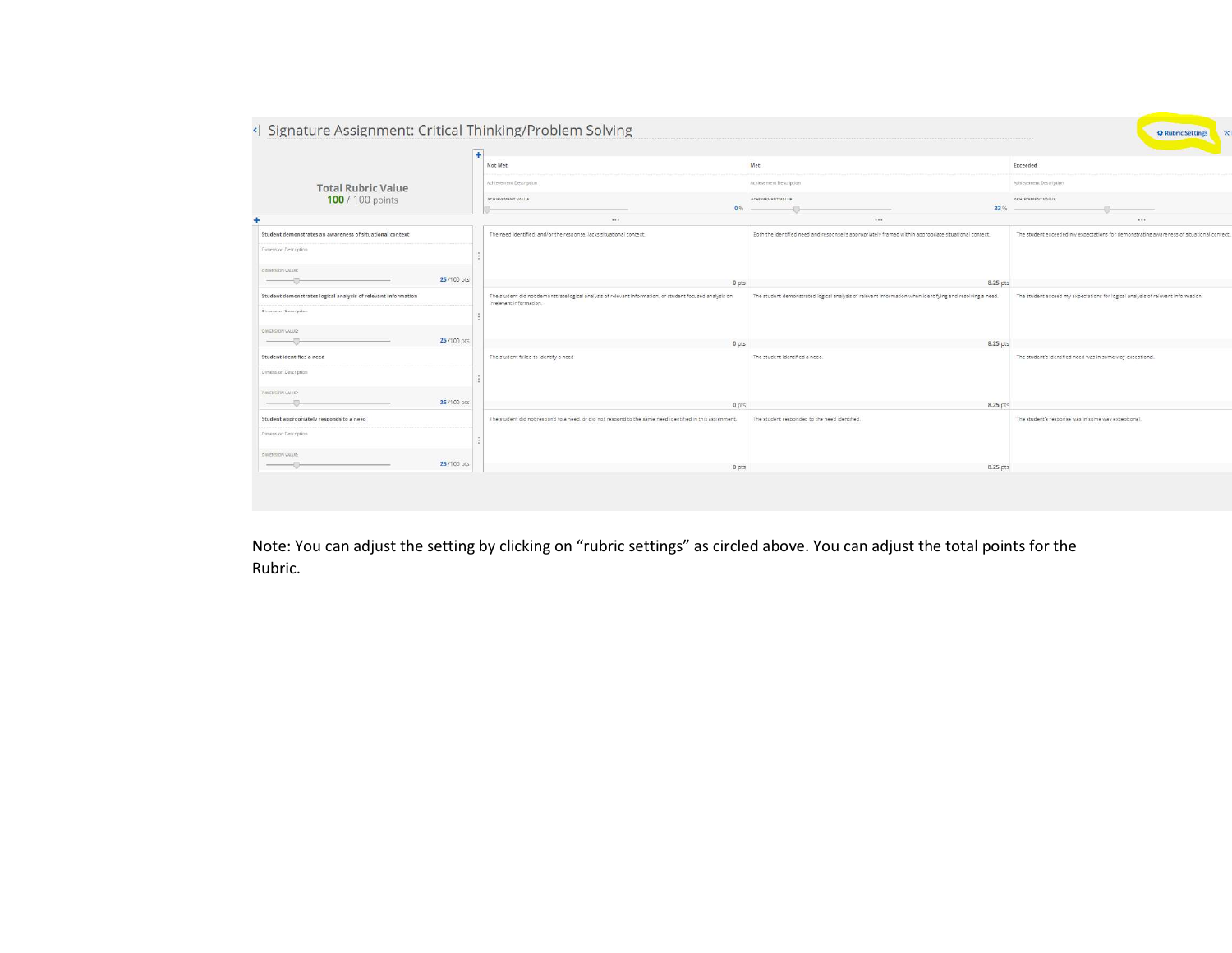

When satisfied, select "done" at the bottom of the rubric screen.

3. Select "add" under the "Assessments" section on the right-hand of your Rubrics home screen. This activates a template you have created for use.



Give it a name, and select your rubric template, in the pop-up box.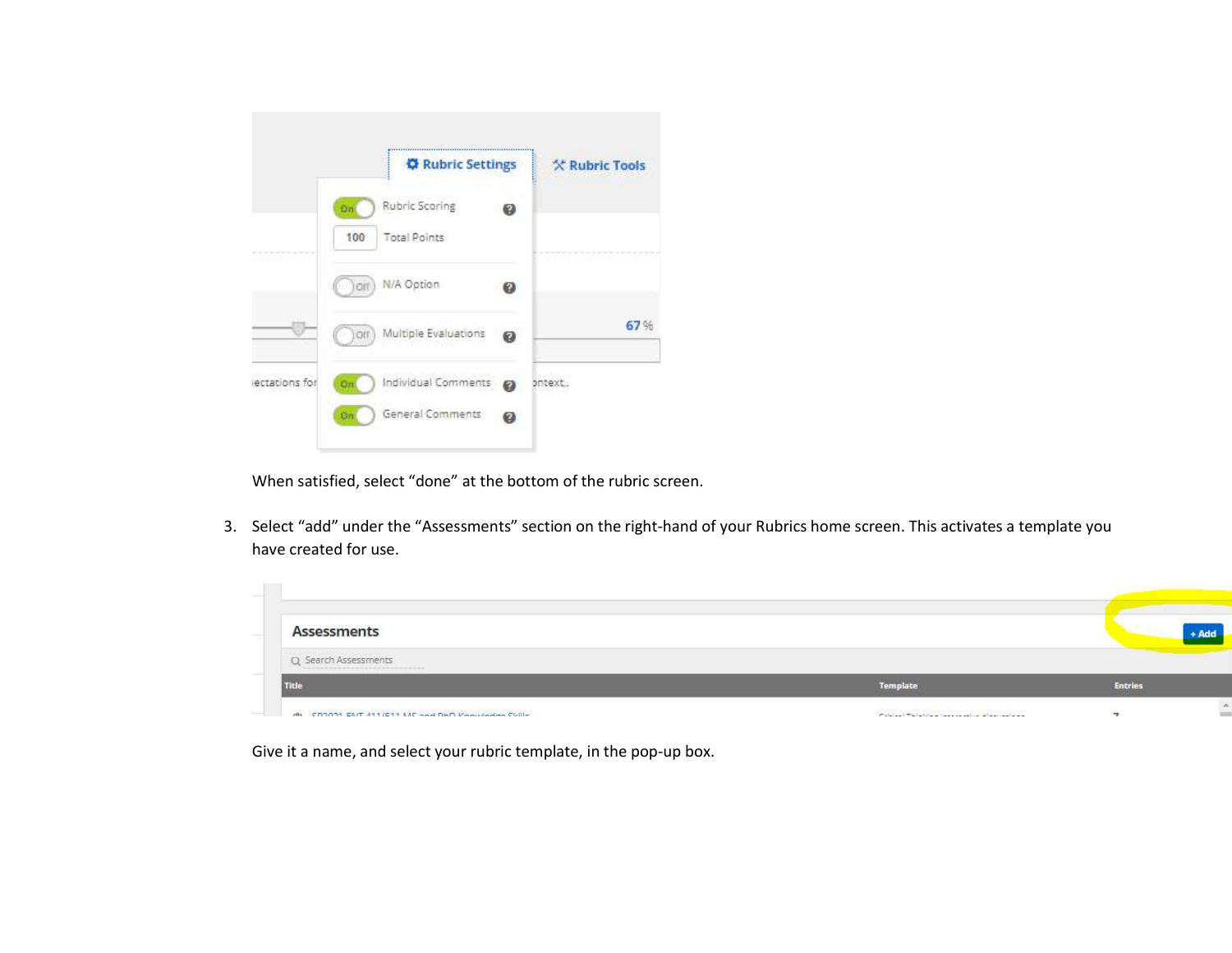|            | ×<br>Start a New Assessment                                                                     |  |
|------------|-------------------------------------------------------------------------------------------------|--|
|            | <b>Enter Assessment Title:</b>                                                                  |  |
| v Template | Signature Assignment: Critical Thinking<br>Select a Rubric Template to use for this Assessment: |  |
|            | Signature Assignment: Critical Thinking/Problem Solving<br>v                                    |  |
|            | Cancel<br>Go                                                                                    |  |
|            |                                                                                                 |  |
|            |                                                                                                 |  |
|            |                                                                                                 |  |
|            | <b>Assessments</b>                                                                              |  |

4. Now you can score students, by adding a "new entry." Or, you can share this rubric with any faculty members who will use it in their courses or experiences with students to collect data on the learning outcome it was designed to measure.

Add entries yourself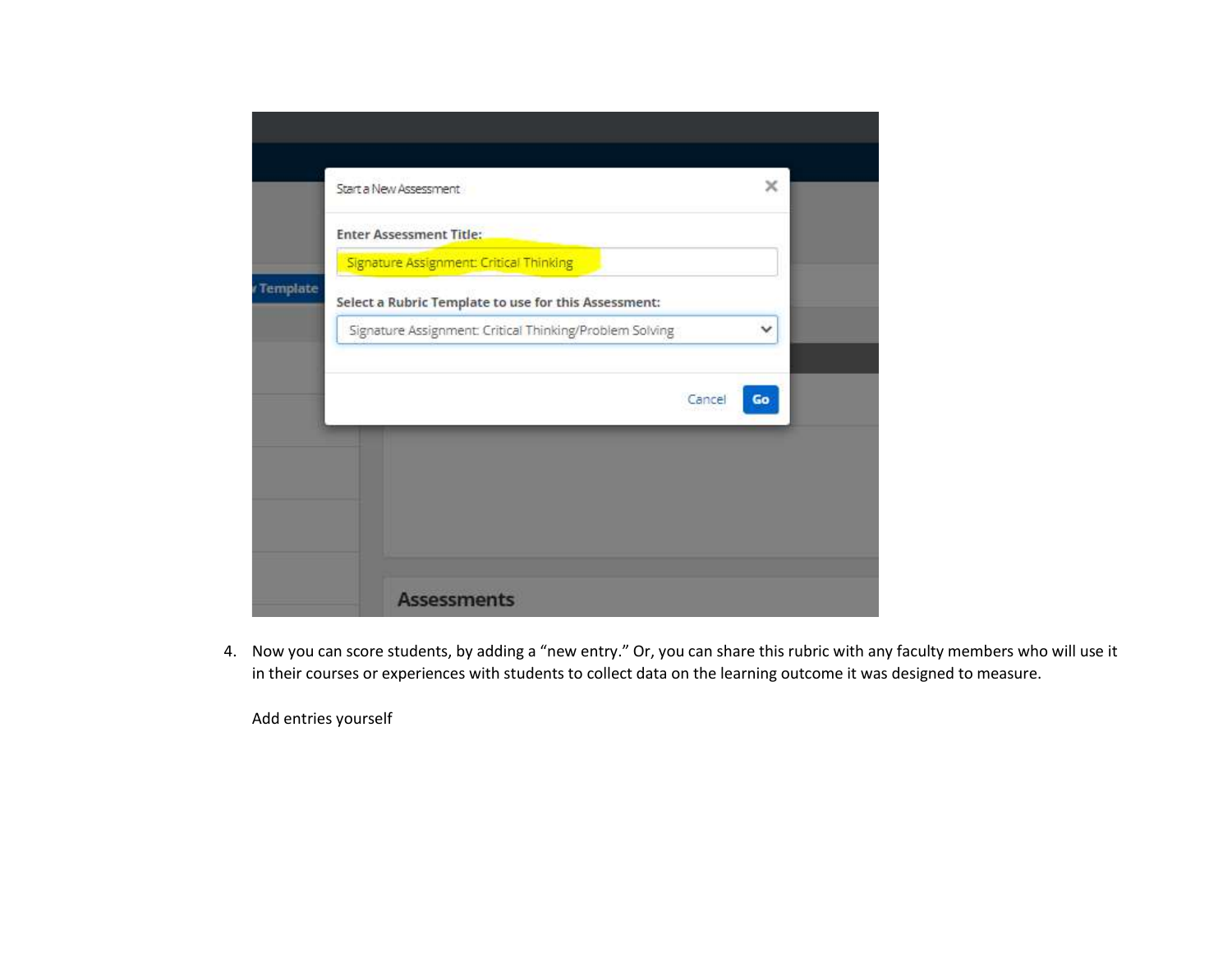| $\frac{1}{2}$ Rubrics                                                                                       |                                                         | $\bullet$ Sara             |
|-------------------------------------------------------------------------------------------------------------|---------------------------------------------------------|----------------------------|
| < Signature Assignment: Critical Thinking<br>Rubric Signature Assignment: Critical Thinking/Problem Solving |                                                         | $%$ Tools                  |
| <b>Overview of Rubric Scores</b>                                                                            |                                                         |                            |
|                                                                                                             | There are no entries for this entry set.                |                            |
|                                                                                                             |                                                         |                            |
|                                                                                                             |                                                         |                            |
| Individual Entries   0                                                                                      | There are no entries for this entry set.<br>+ New Entry | + New Entry                |
| Show $25 \times$ of 0                                                                                       |                                                         | First Previous I Next Last |
| C 2021 Campus Labs                                                                                          |                                                         |                            |

Or share the rubric with faculty members directly: